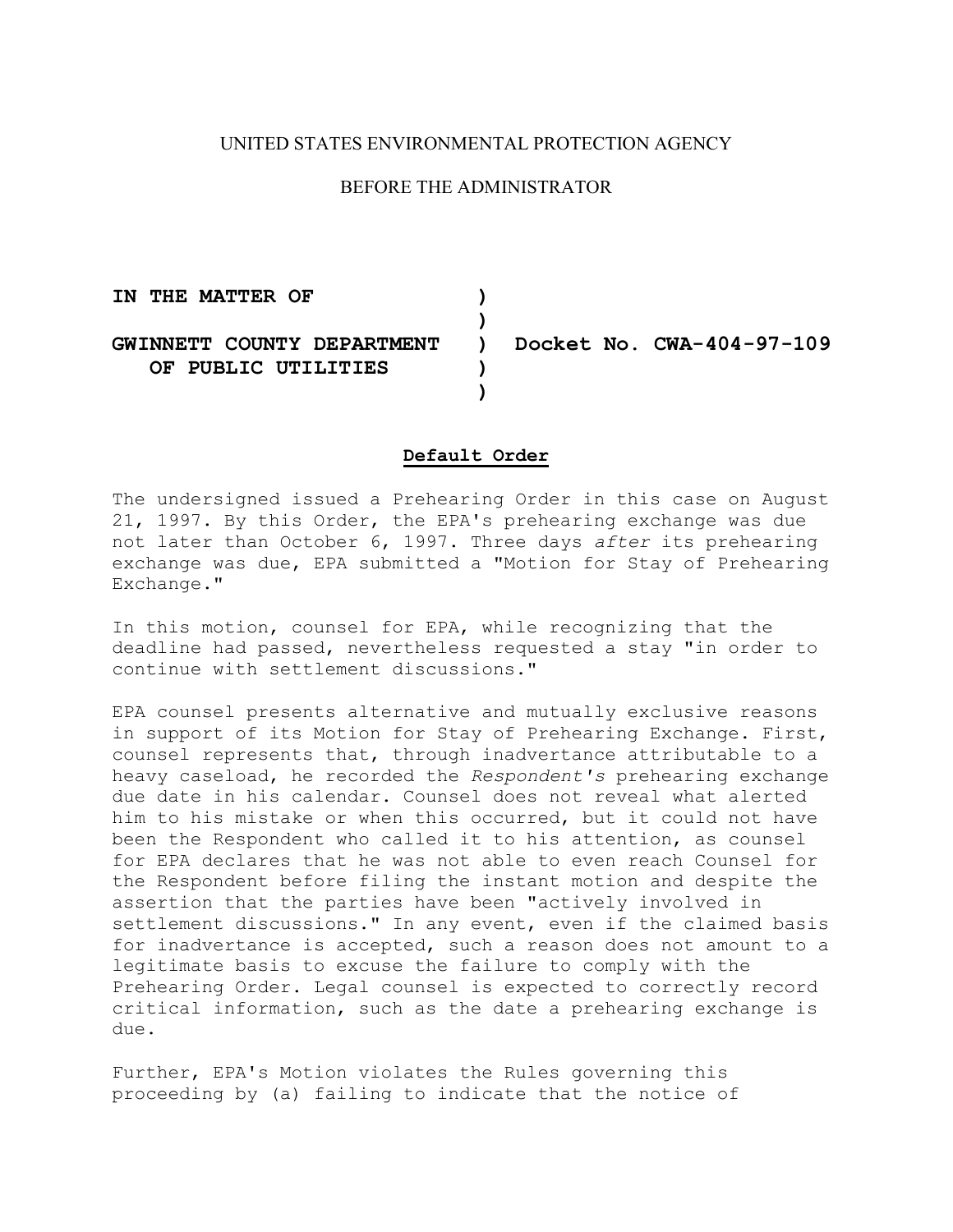intention to file an extension was given to Respondent; and (b) by being filed out of time, that is, after the deadline sought to be extended. See, In the Matter of Shawano County, V-5-CAA-013 (Order Denying Motion for Extension of Time Motion to Stay Proceedings, August 7, 1997).

40 C.F.R. § 22.07 (b), *"Extensions of time,"* states in pertinent part:

[t]he Presiding Officer ... may grant an extension of time for the filing of any pleading, document, or motion (1) upon timely motion of a party to the proceeding, for good cause shown, and after consideration of prejudice to other parties . . . Such a motion by a party may only be made after notice to all other parties, unless the movant can show good cause why serving notice is impracticable. The motion shall be filed in advance of the date on which the pleading, document or motion is due to be filed, unless the failure of a party to make timely motion for extension of time was the result of excusable neglect.

In addition to failing to give notice to Respondent and not filing its motion in a timely manner, EPA counsel has failed to show "excusable neglect." See, Spang and Company, RCRA-III-169 (Order on Motions, August 20, 1997). EPA counsel's assertion that the delay was caused by a "heavy caseload" and because he "inadvertently missed the date for this matter by recording the date for Respondent's exchange" is manifestly insufficient.

Counsel's second basis for obtaining a stay is more troubling. In it Counsel states:

*Complainant would also represent that expending resources on prehearing exchanges when the expectations for settlement are very high would not be an efficient use of limited federal and county resources."* (italics added).

Several points need to be made about this statement. First, as noted above, either party may ask for an extension of time to comply with a prehearing order and such requests are often granted when they are submitted in a timely fashion in advance of the date of compliance and sufficient reasons are advanced to justify the granting of an extension. Sections 22.07 and 22.16(a) of the EPA Rules of Practice, 40 C.F.R. Sections 22.07 and 22.16(a). No such qualifying request was made in this case.

Second, counsel confuses his role with that of the judge. It is not for counsel to pass upon whether expending resources on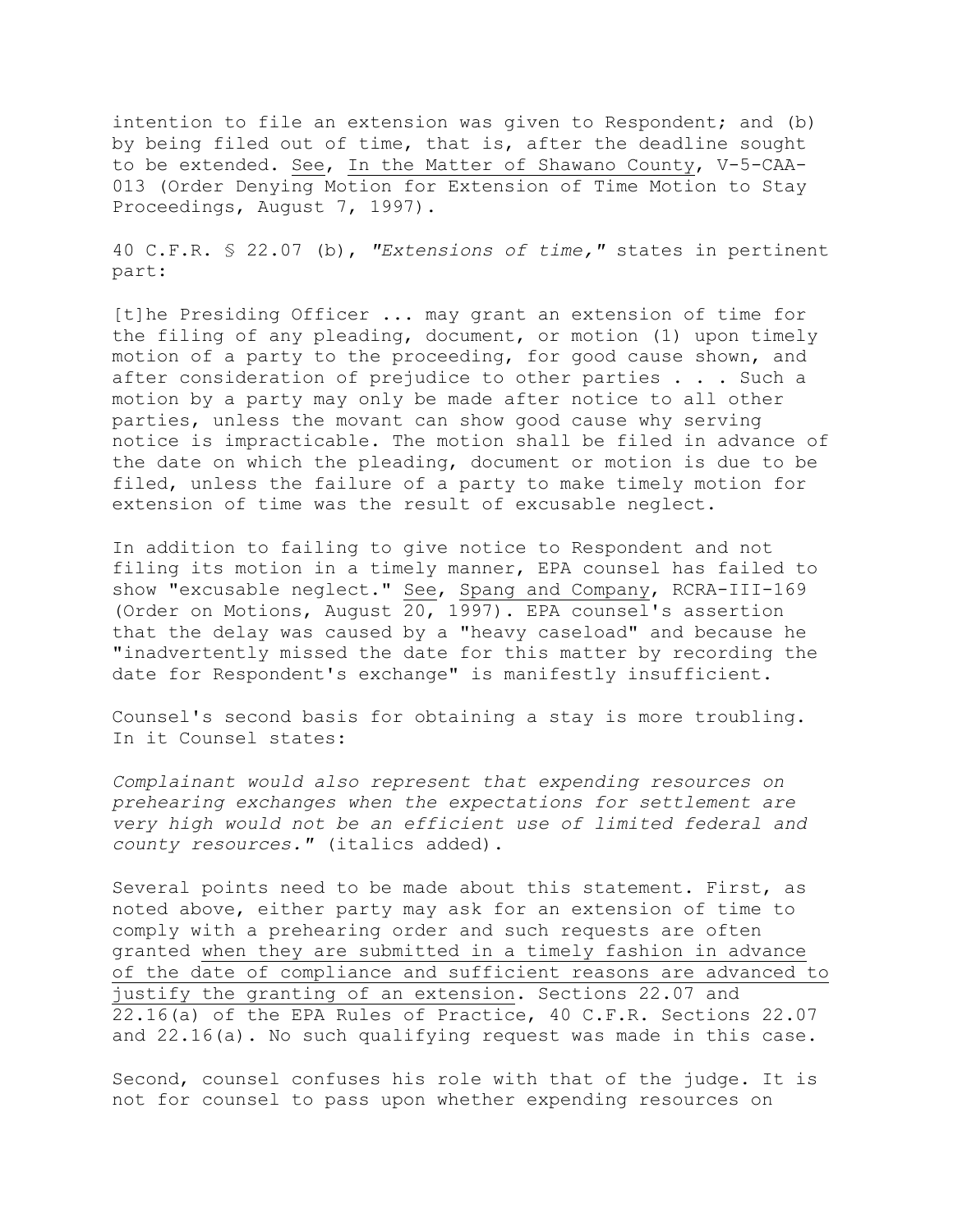prehearing exchanges is wise. The Respondent has filed an answer to the EPA's complaint and requested its right to a hearing. The procedural rules do not provide that such right is held in abeyance nor that prehearing exchanges are stayed in instances when counsel feels that expectations for settlement are very high. As set forth in my Prehearing Order: "...the continuation of settlement negotiations will not provide good cause for not meeting the ...schedule set in this Prehearing Order." (Order at 1.)

Counsel for EPA has not set forth an adequate basis to excuse his failure to comply with the Prehearing Order, nor does counsel's views on the efficient expenditure of federal resources justify noncompliance with the Order. EPA regulations governing default orders are instructive here. 40 C.F.R. § 22.17(a) provides, in pertinent part, that "[a] party may be found to be in default . . . after motion or sua sponte, upon failure to comply with a prehearing or hearing order of the Presiding Officer." (emphasis supplied). See also, In the Matter of Mountain States Asbestos Removal, Inc. And Housing Authority of the City of Newark, CAA-II-94-0106, (Default Order and Initial Decision and Order Dismissing Complaint, May 1997).

Having failed to set forth, in a timely manner, sufficient grounds to excuse EPA's failure to comply with the August 21, 1997 Prehearing Order, the undersigned, sua sponte, finds the EPA in default, and consistent with Procedural Rule  $22.17(a)(2)$ , dismisses the complaint with prejudice.

### **So Ordered.**

William B. Moran

Administrative Law Judge

Dated: October 21, 1997

Washington, DC

## **IN THE MATTER OF GWINNETT COUNTY DEPT. OF PUBLIC UTILITIES**,

Respondent

CWA-404-97-109

#### **CERTIFICATE OF SERVICE**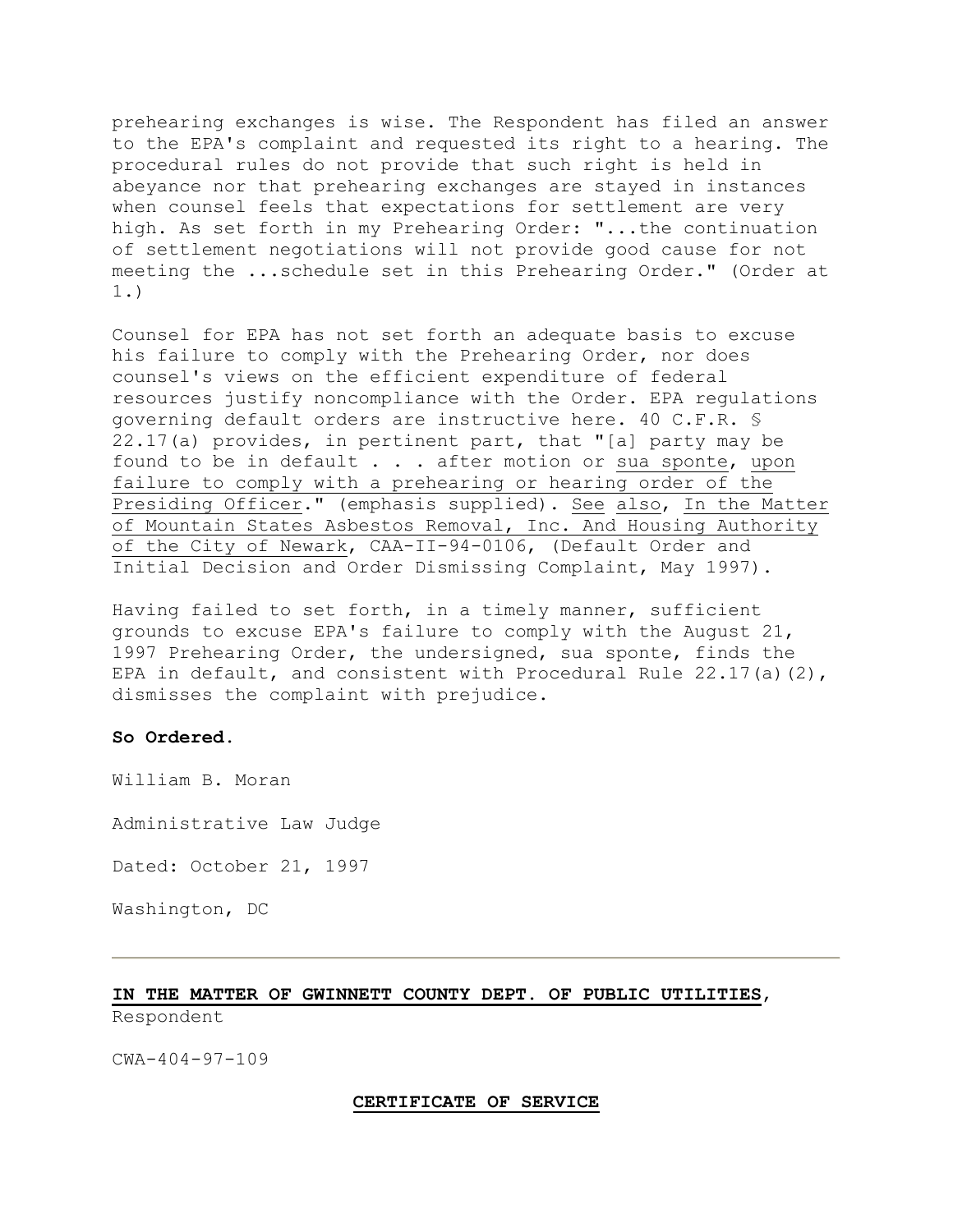I certify that the foregoing **Default Order** dated October 21, 1997, was sent in the following manner to the addressees below: Original by Pouch Mail to: Julia P. Mooney Regional Hearing Clerk EPA, Region 4 Atlanta Federal Center 61 Forsyth Street, SW Atlanta, GA 30303 Copy by Regular Mail to: Counsel for Complainant: Philip Mancusi-Ungaro, Esq. Associate Regional Counsel Environmental Accountability Division EPA, Region 4 Atlanta Federal Center 61 Forsyth Street, SW Atlanta, GA 30303 Counsel for Respondent: Edward A. Kazmarek, Esquire Edwin Schwartz, Esquire Kilpatrick Stockton LLP Suite 2800 1100 Peachtree Street Atlanta, GA 30309-4530 Aurora Jennings